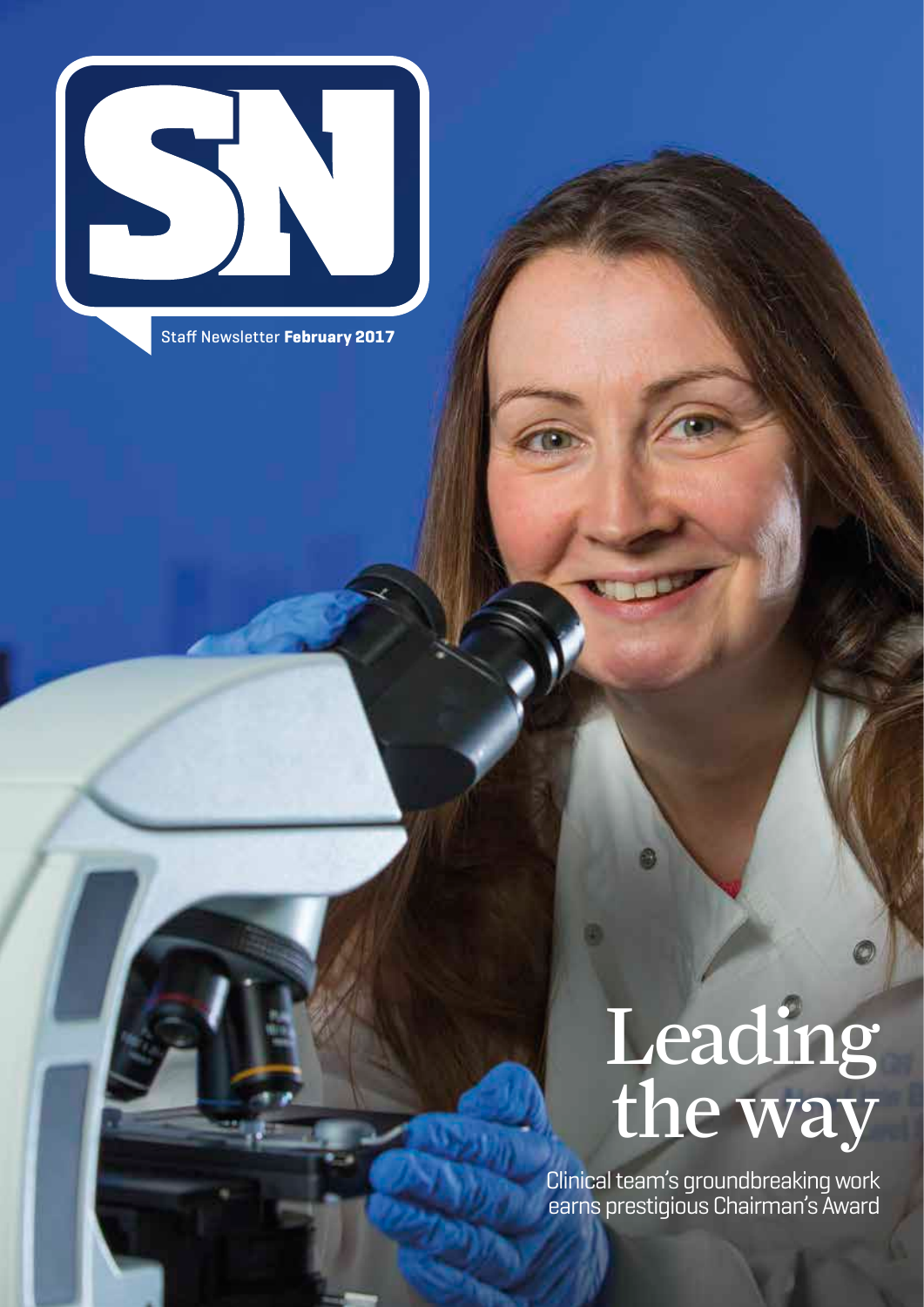## Out and about with the chairman

#### **JOHN BROWN, CHAIRMAN**

**Over the past few weeks, I've had a very varied and interesting time visiting various locations across NHSGGC.** 

My travels started with a visit to the Community Midwife Unit at Inverclyde Royal Hospital and ended with an afternoon spent at the The Anchor – the new home of the Glasgow Psychological Trauma Service.

Although these are two quite different services, both are staffed by highly qualified professionals who take great pride in delivering high-quality patient care, something I've come to expect across NHSGGC.

In between, I visited Lightburn Hospital, Maryhill Health & Care Centre and the Scottish Microbiology Reference Laboratories at Glasgow Royal Infirmary.

A number of Board members joined me on my visit to Lightburn, where we had the opportunity to talk to staff about the proposed changes to health and social care services in the East End of Glasgow. These were then discussed at the full Board meeting in December, where a decision was taken to formally consult with the public on this proposal.

While at Lightburn, we were all impressed by the commitment of the staff to providing as high a standard of care as possible from that location. This was reflected in the high scores achieved in recent audits of the service.

I visited Maryhill Health & Care

Centre to take part in the official opening ceremony. Along with Shona Robison, the cabinet secretary for health wellbeing & sport, and David Williams, the chief officer of Glasgow City Health & Social Care Partnership, I was given a tour of the new centre and met many of the people who work there, including GPs, physiotherapists and social workers.

The £12.4 million spent on the centre has provided an excellent facility that I'm sure will help us move forward health and social care integration in one of our more disadvantaged areas in NHSGGC.

My visit to the Mircrobiology Reference Laboratories was to present Dr Claire Alexander and her team with their Chairman's Award (see page 7 for full article). Another highlight of recent weeks was when I attended the graduation ceremony for the latest group of trainees on the Get Into Healthcare programme. This is delivered in partnership with the Prince's Trust and creates the opportunity to recruit young people into our healthcare support worker roles.

Initiatives like this one are essential in helping us recruit the staff we need to provide the standard of services our patients deserve. We have an ageing workforce and the need to attract, train and retain more young people is crucial.

I've no doubt that the group of individuals I met at the graduation ceremony are only the first of many to join NHSGGC and look forward to meeting them again as their careers progress.

Finally, I should mention that I've spent a lot of time recently discussing the service we provide to patients at our emergency departments. I'd like to take this opportunity to thank everyone involved in responding to the high demands we have experienced in recent weeks.

Of course, we all want to deliver a better service, but I know that every avenue is being explored to help NHSGGC staff deliver a consistent and appropriate level of service.

I remain confident that Dr David Stewart's work on all aspects of unscheduled care will deliver the long-term solutions we require to overcome many of the issues we face currently in our emergency departments.

As always, I'd welcome any suggestions for other groups of staff or locations for me to visit, email: staff. comms@ggc.scot.nhs.uk



### Prestigious award for Occupational Health

Our Occupational Health service was recently assessed and awarded SEQOHS accreditation – making us one of only three Boards in Scotland to achieve this prestigious award.

SEQOHS stands for Safe, Effective, Quality Occupational Health Service and is a set of standards and a voluntary accreditation scheme for occupational health services in the UK and beyond.

The accreditation is the formal recognition that our occupational health service has demonstrated that it can provide a range of services to our staff which aim to: • prevent ill health caused or exacerbated by work • identify easy and early treatment of the main causes of sickness absence in the NHS • help staff stay at work or return to work after illness • support the organisation manage attendance, retirement and related matters • promote health and wellbeing at work among staff and managers.

Rona Wall, occupational health service manager, said: "Achieving this accreditation clearly demonstrates the high standard of occupational health services we provide across NHSGGC and I am so proud of everyone in my team for all their efforts in attaining this award."

Right: Rona Wall, occupational health service manager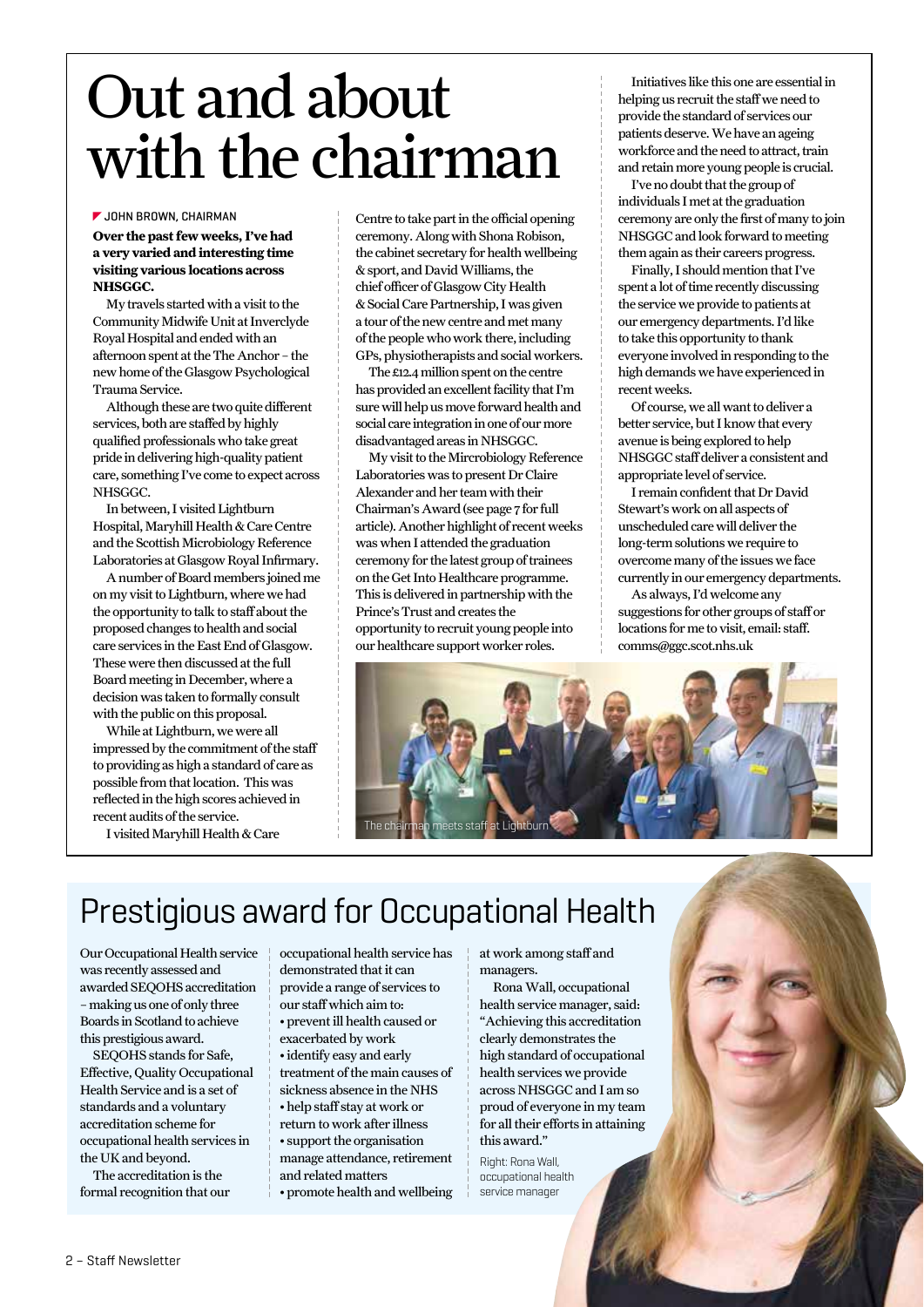### Guidance on use of e-cigarettes

#### **The Board approved the use of e-cigarettes in NHS grounds last year.**

Now new guidance has been produced to help staff and others know where and when they can be used.

E-cigarettes can be used on our hospital and other healthcare facility grounds, however, local restrictions will be in place on some mental health sites (e.g. forensics and Intensive Psychiatric Care Units).

We ask that staff, patients and visitors refrain from using them at our entrances and exits and the existing ban on their use inside any of our buildings remains in force.

Safety is paramount and staff, patients and visitors should ensure that e-cigarette chargers are PAT (Portable Appliance Test) tested before use in NHS premises.If your charger has not

been PAT tested, you cannot use the charger. Staff should note that for patients staying in our acute hospitals (general and psychiatric) PAT testing will not be possible.

If you have a charger which has been PAT tested, you should ensure you:

• Only use chargers that come with the device and follow the manufacturer's instructions

• Remove all chargers from the electrical socket as soon as the e-cigarette is fully charged

• Patients are responsible for the safe-keeping of their own e-cigarette and equipment (except when they have been removed)

• Do not leave e-cigarettes, liquids and chargers unsupervised, especially in areas where babies and children are present.

#### **SMOKEFREE SERVICES**

Smokefree services are available in your local community, every pharmacy and hospital.

Smokefree services guarantee: • A personalised stop smoking plan unique to you

- Best tried and tested way to quit
- Free Nicotine Replacement
- Therapy (NRT) or Champix
- Friendly support from highly skilled advisors.

#### **For more information,**

**visit: www.nhsggc.org.uk/ smokefreeservices or facebook. com/nhsggcsmokefreeservices or call the Smokeline: 0800 84 84 84**

## Nurses honoured for their long service

**Thirteen nurses from across NHSGGC are the latest to receive the Queen's Nursing Institute Scotland (QNIS) long-service award.** 

These annual awards recognise nurses with 21 years or more service working in the community. The total number of nursing years in the room this year was a staggering 343!

The nurses were presented with a certificate of recognition by Mari Brannigan, nurse director – partnerships and Clare Cable, director of the Queen's Nursing Institute Scotland.

Mari said: "I'm delighted

to have this opportunity to congratulate everyone for their dedicated contribution to health services over the years.

"We should never forget the important role that our community nurses play, supporting people at home, in clinics, and in their own workplaces."

If you or someone you know would like to apply for a QNIS long-service award, for more information visit: www.qnis. org.uk/awards

Staff must be NMC registered, currently working or retired for no longer than five years.



Mari Brannigan, far left, and Clare Cable, front row, second from the right with the award winners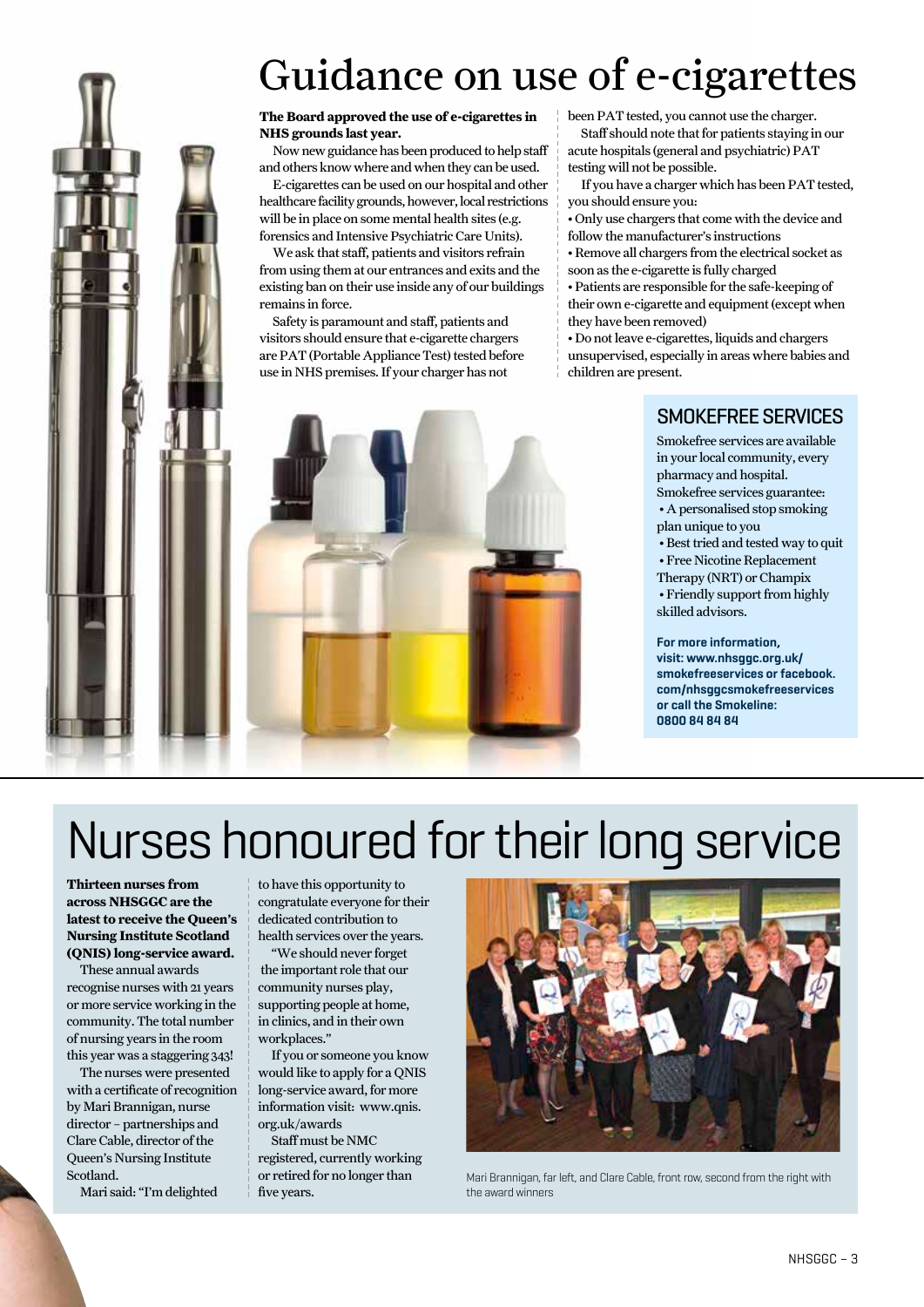



#### Our responsibilities as an employer

**In the first of our series of features on stress in our yearlong A Healthier Place to Work campaign, we provide an at-a-glance guide to the policy and the responsibilities it sets for the organisation, managers and individuals in supporting employees at risk of stress.** 

#### THE ORGANISATION

NHS Greater Glasgow and Clyde is committed to:

- action to support employees to address issues contributing to stress at work and in their wider lives
- action to support staff who have experienced mental or physical health

#### DIRECTORS AND SENIOR MANAGERS

Our senior managers are responsible for:

- developing an organisational culture where stress is not seen as a sign of weakness or incompetence and where seeking help in managing stress is seen as a sign of strength and good practice
- reducing and managing, as far as possible, factors which lead to stress in the workplace
- providing advice and information to managers on their duty of care to staff
- encouraging a working environment where staff who feel at risk of experiencing the effects of stress can raise an issue in confidence.
- symptoms associated with stress to return to work and ensure their
- skills are not lost • action to tackle stress and provide support to help staff
- manage stress.

#### LINE MANAGERS

Our line managers are responsible for:

- encouraging a team culture
- where mental wellbeing is as important as physical health
- carrying out stress risk assessments every two years or before if stressrelated issues are raised
- resolving work-related issues at individual level and team level as appropriate, involving people outside the team if necessary
- regularly reviewing excess hours worked by staff
- when change is being introduced, provide the necessary support and training to staff
- when issues arise, involve staff in seeking solutions.

# Working to tackl

#### **A HEALTHIER PLACE TO WORK**

**In the fast-paced, demanding world that we live in, it is easy to feel under pressure. Life throws a lot at us and we can all feel down from time to time. It's just part of life and we all get on with it.**

But when these pressures or demands become excessive, and you can't cope with them, then you can become stressed.

For many people, stress is a significant problem that seriously affects their daily lives and the lives of those around them.

Stress is the most common mental health problem faced by people throughout the world. Two in five of us will experience stress at some stage in our lives and seven out of 10 of us know someone who has it.

So what is stress? For most people, it involves anxiety or depression, or a combination of both. It becomes a problem when you can't get rid of it, even though you try. You feel you are losing control of your life. You feel that you can't cope with things that others can deal with.

There are a number of tell-tale signs that a person may be suffering from stress. Physical symptoms include tiredness and headaches. Other signs include panic attacks, poor concentration, worry and feelings of worthlessness.

The range of signs and symptoms of stress include:

• memory problems • inability to concentrate

• seeing only the negative  $\cdot$  anxious or racing thoughts

- depression or general
- poor judgment
- constant worrying unhappiness
- anxiety and agitation
- moodiness, irritability, or anger

"For many people, stress is a significant problem that seriously affects their daily lives and the lives of those around them"

4 – Staff Newsletter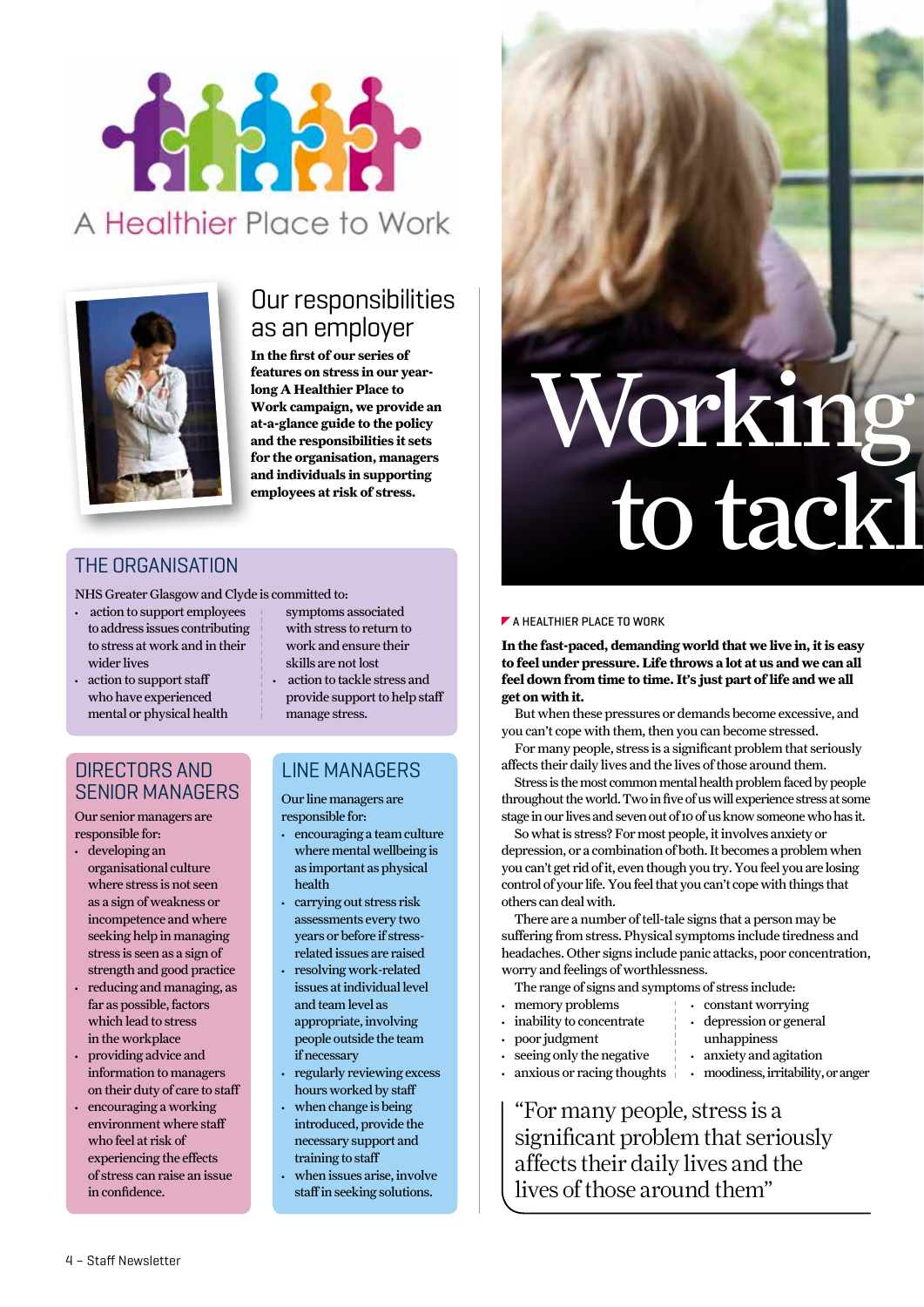# together e stress

- feeling overwhelmed
- loneliness and isolation
- other mental or emotional health problems
- aches and pains
- diarrhoea or constipation
- nausea, dizziness
- chest pain, rapid heart rate
- loss of sex drive
- frequent colds or flu
- eating more or less
- sleeping too much or too little
- withdrawing from others
- procrastinating or neglecting responsibilities
- using alcohol, cigarettes, or drugs to relax
- nervous habits (e.g. nail biting, pacing).

The good news is that there's a lot that can be done to support people struggling with stress.

NHSGGC's stress in the workplace policy has been developed to support staff to deal with issues that contribute to stress at work and in the outside world. It encourages staff wellbeing by giving information on techniques and services which help individuals to cope with pressure and stress and equipping all staff, including managers, with tools to identify the risk of stress and intervene at an early stage.

**The full policy is available on the A Healthier Place to Work section of the website or www.nhsggc.org.uk/staffhealth**

#### We're here to support you

**Staff should be aware of the signs and symptoms of stress as outlined in this article, and know how to receive support if required. The organisation has put in place a range of measures to reduce the risk of staff being affected by stress in the workplace, but staff should be aware that stress can often originate from life outside of work. The organisation will do all it can to support you if you are suffering from stress.** 

#### INDIVIDUALS

All staff are responsible for:

- talking to your line manager if you have a problem. If this is not possible, then you should talk to our occupational health service or human resources
- supporting colleagues experiencing work-related stress and encouraging them to talk to their line manager, occupational health service, human resources or trade union
- seeking support, which may include in-house counselling from the Occupational Health Service
- $\cdot$  speaking to your GP if worried about health issues
- recognising that stress is not a weakness
- attending stress management course if identified that this would help
- discussing with your manager whether it is possible to alter your job if necessary to make it less stressful.

#### HUMAN **RESOURCES DEPARTMENT**

The department is responsible for:

- promoting a positive culture within the workforce
- assisting the process of return to work for staff
- facilitating discussions within areas of conflict
- making sure that polices and codes of conduct are

#### TRADES UNIONS

Trades unions are responsible for:

adhered to.

- encouraging members to speak up
- investigating potential hazards and complaints from their members
- liaising with managers to carry out risk assessments.

#### **OCCUPATIONAL** HEALTH SERVICE

The service is responsible for:

- providing support for staff who may be experiencing stress
- advising managers and staff on stress triggers and risk assessment process
- delivering training and education programmes on stress risk assessment with the Health and Safety Service
- monitoring and reviewing patterns of stress-related sickness absence

#### IN-HOUSE **COUNSELLING SERVICE**

The service is available to anyone experiencing problems which affect their ability to function.

Part of Occupational Health, the service is responsible for:

- offering help to establish a tailor-made programme of stress management which extends beyond work into home life
- offering help to individuals is assessing whether their coping strategies are working
- offering an opportunity to talk in confidence about any problem or difficulty, whether work-related or not. The service offers face-to-face and telephone appointments. **Please call 0141 201 0600 to make an appointment with one of our counselling team.**

#### HEALTH AND SAFETY SERVICE

The service is responsible for:

- ensuring training is provided to managers to carry out stress risk assessments
- advising managers on effective measures for work-related stress
- helping monitor workrelated stress by assisting with analysis of Datix incident data related to stress.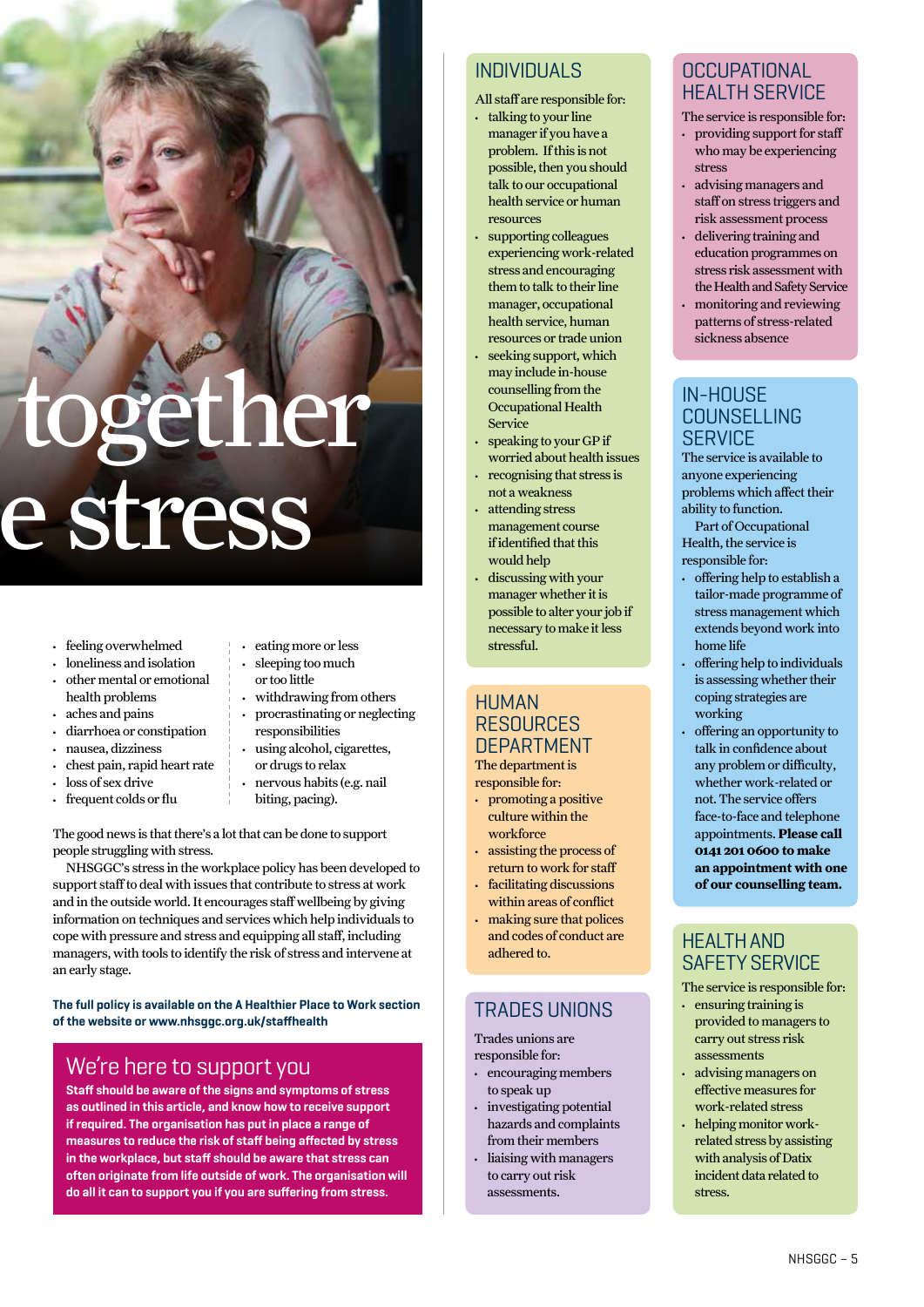### NHSGGC leads the world on bleeding treatment

#### **NHSGGC is leading the world on managing patients with upper gastrointestinal (GI) bleeding, according to a new study published in the** *British Medical Journal***.**

The international study found that a scoring system developed in Glasgow to identify which patients need to be admitted to hospital following an upper GI bleed was the best way to assess and manage these patients around the world.

The Glasgow Blatchford Score (GBS) was developed by a now retired Glasgow public health consultant, Dr Oliver Blatchford, in 2000 and is already being used in hospitals around the world including the USA, Europe, New Zealand and Singapore.

The GBS looks at a patient's description of symptoms, pulse and blood pressure, as well as two blood tests that are available in the first hour after they attend hospital.

Lead researcher and author of the *BMJ* article, consultant gastroenterologist Dr Adrian Stanley, Glasgow Royal Infirmary, explained: "It is common for patients to

present to our emergency departments with upper GI bleeding, resulting from stomach ulcers or bleeding vessels in the GI tract.

"Calculating their GBS on presentation allows us to target our management of these patients better. We can identify those at very low risk of poor outcome who don't need to be admitted to hospital, allowing us to focus on the more seriously ill patients who need to be admitted for transfusion and urgent endoscopy.

"We carried out a 12-month study into the effectiveness of five risk scoring systems, looking at more than 3,000 patients presenting to six large international hospitals – the largest prospective study of this condition ever undertaken.

"We found that out of the five risk scores we compared, the GBS was superior to the English, Italian and American risk

scores in their ability to predict need for hospital-based intervention and survival in this common medical emergency." Recent UK, European and American guidelines have recommended the use of

GBS for patients with this condition. This study identifies the optimum score threshold to categorise patients into low and high risk and confirms the superiority of GBS to other scores across all international sites. It also confirms that

more patients can be identified as low-risk and therefore

avoid hospital admission. Dr Stanley added: "This is an example of Glasgow clinical research changing practice internationally and is a development that will be of benefit to many patients around the world."

Dr Adrian Stanley

### SSCOTLAND EVENT 2017 **Call for posters**



#### **This year's NHSScotland Event is being held on 20 and 21 June at the Scottish Exhibition and Conference Centre, Glasgow.**

The theme of this year's event is Working Differently Across Boundaries: Transforming Health and Social Care.

One of the key features at the event is the poster exhibition and with more than 500

innovative teams and individuals submitting their projects in 2016, this is a networking opportunity not to be missed.

The poster exhibition forms an integral part of best practice, learning and sharing at the event. Entries will be shortlisted and more than 200 successful abstract submitters will be invited to display a poster at this year's event.

#### **For more information, visit: StaffNet > Hot Topics > NHSScotland Event**

Poster abstracts should be emailed to: margaret.brodie@ggc.scot.nhs.uk no later than 24 February. Submissions will not be accepted after this date.

**For more information about the NHSScotland Event, visit: www.nhsscotlandevent.com**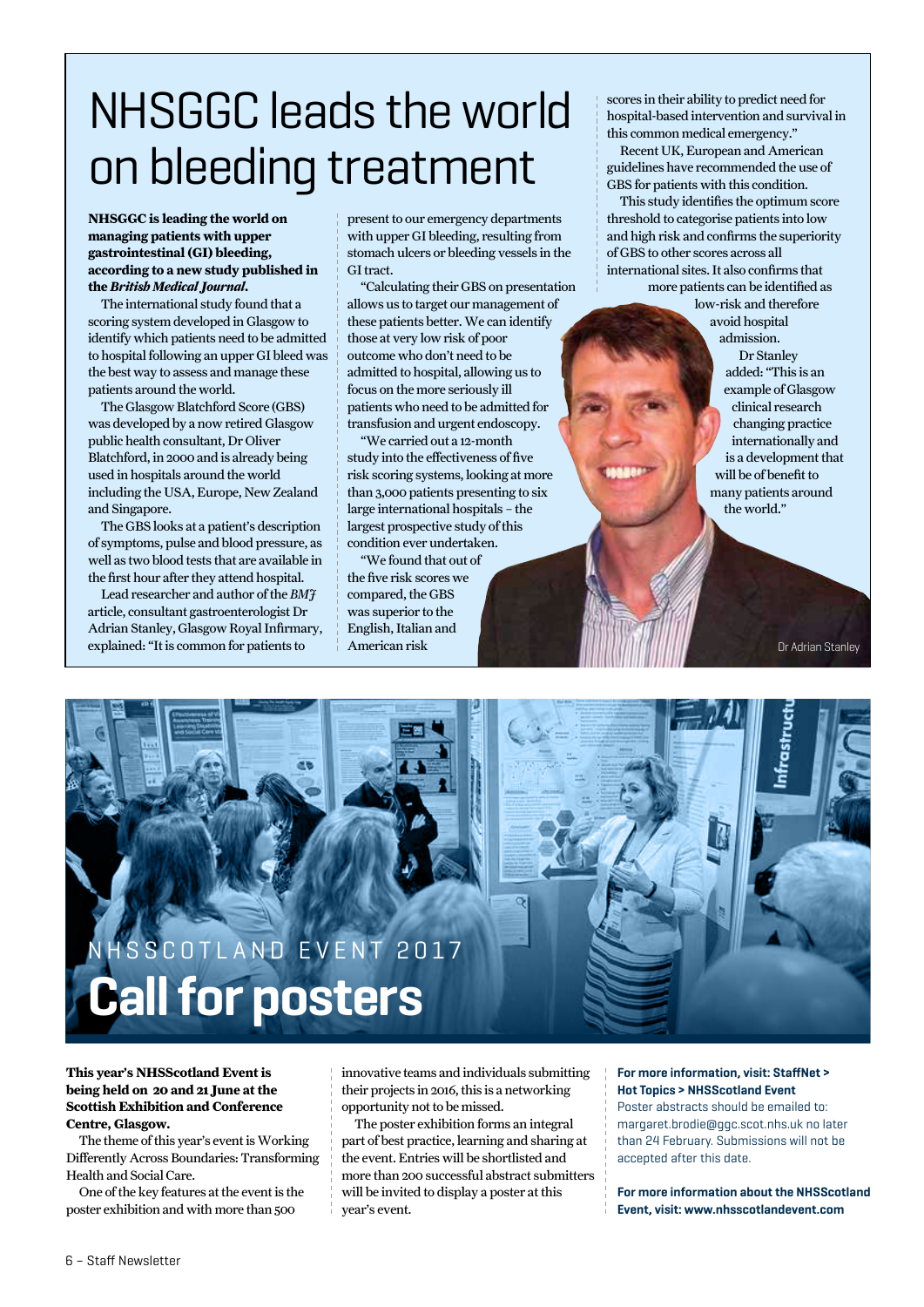# Chairman's Award delight

**Consultant clinical scientist, Dr Claire Alexander and her team were delighted when chairman John Brown came along to the GRI to present them with their well-deserved Chairman's Award for Clinical Practice for their groundbreaking work on the diagnosis of the sight-threatening disease, Acanthamoeba keratitis.**

Presenting the award, John said: "As a result of their work people across Scotland now receive early, cost-effective and accurate diagnosis, leading to improved patient care.

"This is typical of the many initiatives across NHSGGC that involve staff in developing more innovative ways to improving healthcare. Often this work is in partnership with universities and I believe this emphasis on research and innovation is something we

must continue to support. I'm encouraged by how widely that view is shared."

The Scottish Parasite Diagnostic and Reference Laboratory, part of NHSGGC, is leading the way by being the first clinical laboratory in the UK to introduce molecular testing, which improves the management of patients with Acanthamoeba keratitis.

This newly developed molecular assay significantly enhances the ability to rapidly identify the organism responsible for causing the disease. The entire process highlighted excellent teamwork at the Scottish Microbiology Reference Laboratories in Glasgow and received tremendous support from clinical colleagues within NHSGGC.

Future plans include the sharing of experiences to encourage centres throughout the UK to consider a similar approach.

Above, left to right; Aileen MacLennan (diagnostics director), Professor Brian Jones (microbiology head of service); John Brown (chairman); Dr Claire Alexander (director, SPDRL); Michael Coyne (biomedical scientist section lead); Sarah Rankin (biomedical scientist); Lauren McGhee (clinical support worker), Lisa Connelly (biomedical scientist).

#### Correction: Witness Support Team

In December's issue, we printed the incorrect telephone number to contact the Witness Support Team. The correct telephone number is: 0141 201 0472. Alternatively, you can email rachel.mcgowan@ggc.scot.nhs.uk or NHSGGCWitnessSupport@ggc.scot.nhs.uk

# Credit Union's healthy return

**Thousands of health service employees and their families shared a £117,000 "Christmas bonus" thanks to the NHS Credit Union.**

At a time when major financial institutions across the country are cutting the returns they give to savers, the Credit Union announced an increased dividend rate for its 15,000 members.

The news, unveiled at the organisation's Annual General Meeting held in the Queen

Elizabeth University Hospital, reflects another incredible period of growth for the Credit Union.

In its last financial year the institution recorded:

- An 18.5 per cent growth in membership, up from 12,599 to 14,929
- A 38 per cent increase in its loan book, up from £7,760,448 to £10,750,035
- A 13 per cent increase in
- members' savings, up from £14,862,488 to £16,800,690
- A 56 per cent growth in

operating surplus, up from £363,416 to £566,477. Chief executive officer Robert Kelly paid tribute to the work of the staff and the volunteer directors in

helping take the business forward. And he looked ahead to "the most exciting year of change in our history".

He also announced that as part of a nationwide expansion project, the credit union will move to a new banking platform over the coming months,

streamlining and transforming services for members – so watch this space!

**For more information, visit: www.nhscreditunion.com**